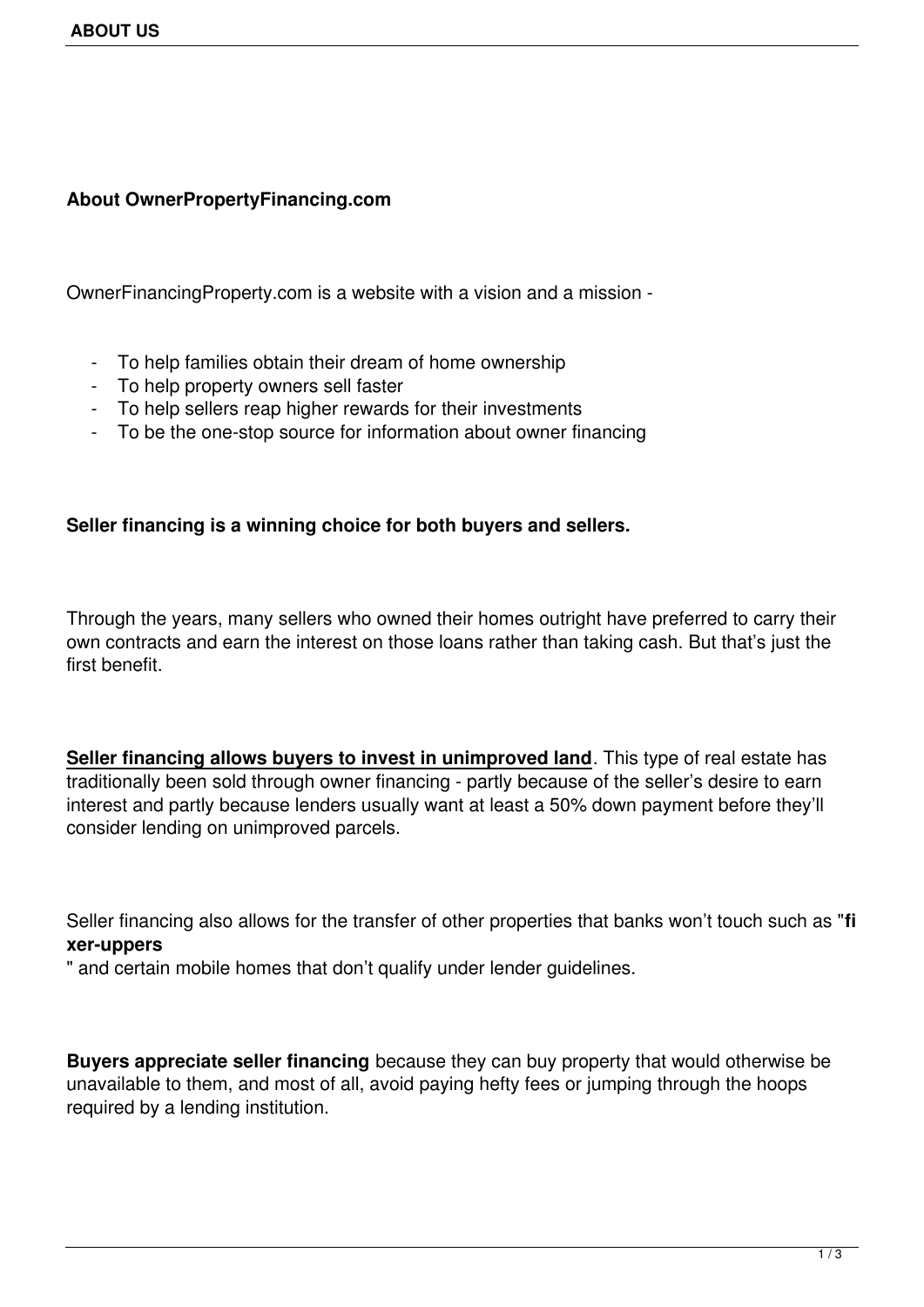**Right now, seller financing is the only path to home ownership for many**. Interest rates are down, but loan qualifications are tougher than they've been since the 1980's. On top of that, bank fees are growing by leaps and bounds. Almost worse - new regulations keep buyers and sellers in suspense until a transaction is actually closed, because at the last minute banks can and might decide to deny a previously approved loan.

The result: it's becoming much more difficult, expensive, and stressful to obtain a mortgage loan - so sellers who offer owner financing double or even triple the number of potential buyers for their property.

# **Who should use owner financing?**

- Buyers who don't quite fit the mold that banks have set for mortgage loan qualification
- **Buyers who wish to save money by avoiding the high fees associated with a**

# **mortgage loan**

- **Buyers who wish to avoid the red tape associated with a mortgage loan**
- Buyers who have the skill and ambition to rehab "fixer" properties themselves
- Buyers who want unimproved land
- Buyers who want mobile homes that don't fit a bank's requirements

# AND

- Sellers who own their property outright, or have a seller contract they can "wrap around"
- **Sellers who want to earn greater returns on their property investments**
- **Sellers who want a faster sale in today's troubled real estate market**
- Sellers with unimproved land
- Sellers with fixer properties
- Sellers with mobile homes that don't fit the guidelines

#### **How does OwnerPropertyFinancing.com help?**

OwnerPropertyFinancing.com helps by introducing responsible buyers to sellers offering their property with seller financing.